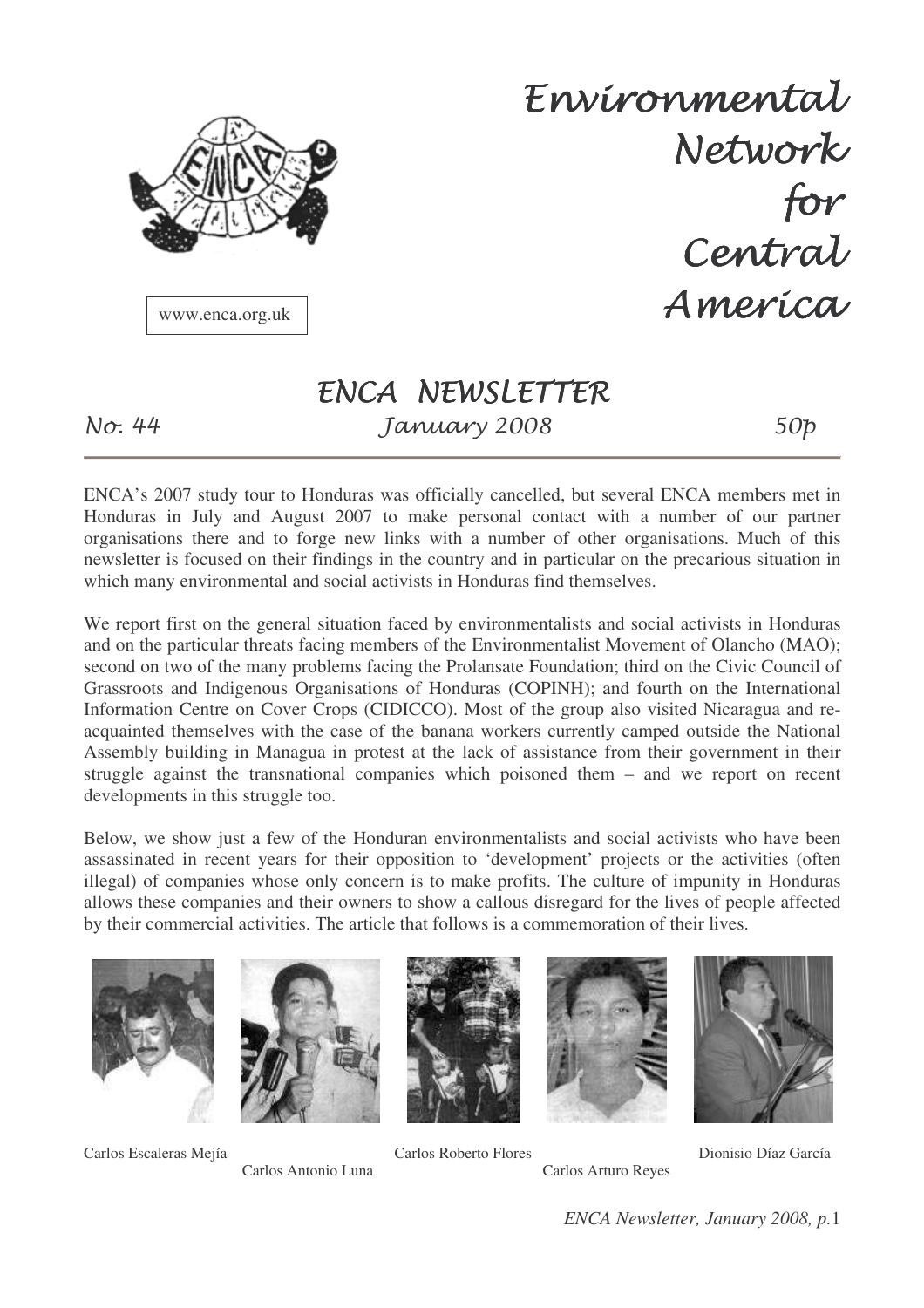#### *Editorial …..*



We give humble apologies to all our readers who realise that it is now some months since we produced the last ENCA Newsletter – seven to be precise. We can give nothing but the usual excuses – overwork, etc. – but it is worth repeating the fact that ENCA has no paid workers – everything

that ENCA manages to do is done through the efforts of volunteers, all of whom have other jobs and other commitments. So, perhaps you will forgive us if occasionally a newsletter is delayed a little, or even a lot, as in this case.

# **HONDURAN ENVIRONMENTALISTS UNDER THREAT**

#### *By Martin Mowforth*

Along with several members of the Honduran environmental organisations who hosted our visit – listed on the front page – our group of ENCA members attended the launch of an Amnesty International report on 'Persecution and Resistance: The experience of human rights defenders in Guatemala and Honduras'<sup>(1)</sup>.

Even before our involvement with Amnesty International, it is no exaggeration to say that we had been shocked by the level of danger suffered by our Honduran counterparts in these organisations. Had we been aware of this beforehand, we would have allowed ourselves at least a couple of days after each of our visits to these organisations to absorb the reality of the threats they have to live with. A little background may be helpful to explain the situation our partner organisations face, along with a few details of some of the assassinations which have already occurred and the threats currently faced.

In the 1980s, whilst wars raged around Honduras, the country became known as USS Honduras for its role in harbouring, training and supplying the contras in Nicaragua. In that decade it developed its own death squads – like most of the death squads in Latin America, they were inspired and trained, overtly and covertly, by branches of the US government – to snuff out dissent and opposition within their own borders.

The peace accords and the end of the wars fought in the territories of its three neighbours (Guatemala, El Salvador and Nicaragua) did not bring an end to the activities of the death squads in Honduras. The political targets were replaced by those deemed appropriate for a spot of social cleansing – street children and vagrants. Casa Alianza (a street childrens' organisation which works in a number of Central American capital cities) reports the violent deaths and arbitrary executions of 3,395 children and youths from 1998 to 2006 (inclusive)<sup>(2)</sup> – a systematic form of genocide, or as Casa Alianza calls it "a selective policy of extermination".

But the death squads also began to make themselves available for other targets, one of which was provided by environmentalists and social activists who were leading protests against the indifference, disruption, dislocation and contamination caused by commercial activities and so-called development projects. Since the assassination of Jeannette Kawas in 1995, environmentalists in Honduras have been a major target for the death squads.

Jeannette Kawas was the President of Fundación Prolansate, an environmental and conservation organisation which has the responsibility for the care of a number of protected areas on the northern coast of Honduras around Tela Bay. It was as a result of her work that these areas were granted stronger protection by the Honduran state and that a large area around Punta Sal was awarded the status of a National Park. But this work did not please everyone, and the advances made during her presidency of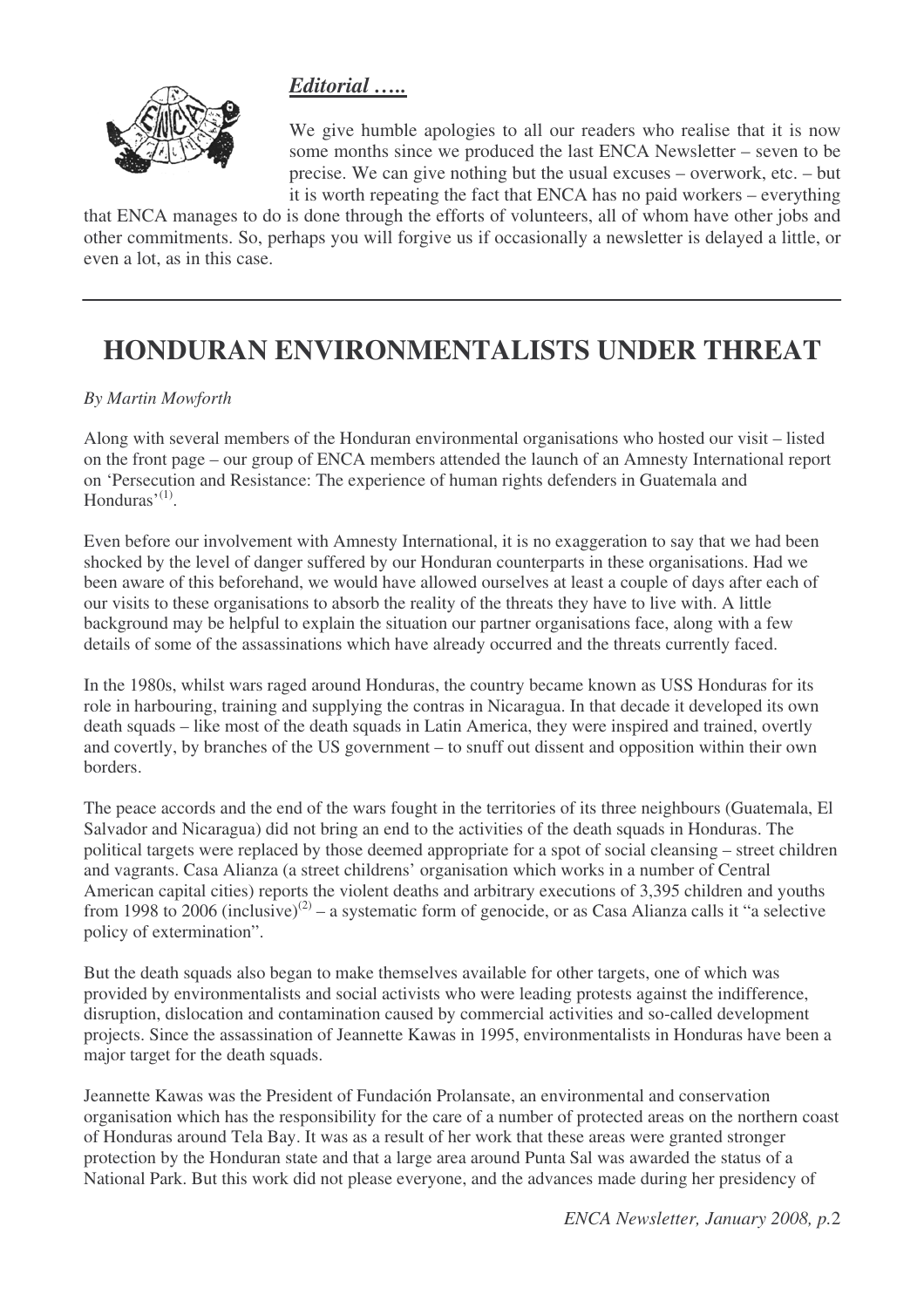Prolansate were seen as obstacles to the development of a number of business projects. The organisation was involved in campaigns against transnational companies which were deforesting and polluting the local environment, and in a local controversy which approved the movement of landless campesinos (supported by the Honduran Ministries of Agriculture and Tourism) into areas under Prolansate's protection. Moreover, the area was seen as ripe for tourism investment, and land purchases by interested companies and individuals (even without the construction of tourism infrastructure) had already forced up land values and converted the area into a source of capital accumulation.

Jeannette Kawas was assassinated in February 1995, and still nobody has been brought to justice for the crime. Despite all the possible sources of violence given above, it is currently believed that the intellectual author of the crime was Jorge Montoya who had sold land for logging, the permit for which was cancelled by AFE-COHDEFOR, the state Forestry Commission, under Jeannette Kawas' prompting and local management.

Carlos Escaleras was assassinated in October 1997. Throughout the 1990s Carlos coordinated the efforts and campaigns of COPA, the Coordinating Body of Popular Organisations of Aguán, and in this role he often found himself and the organisation protesting about the contamination caused by a palm oil extraction plant owned by Miguel Facussé, a rich and powerful businessman and nephew of a former President of Honduras. Amongst others, Facussé has been accused of the intellectual authorship of the assassination of Carlos, but "the parliamentary immunity of some, the economic, political and military power of others and the complicity of judges and magistrates have been the obstacles to justice; as a result of these, the intellectual authors and material assassins have remained wrapped in impunity"<sup>(3)</sup>.

Carlos Antonio Luna was assassinated in May 1998 at the age of 42. He fought against illegal timber felling in the region of Catacamas in the department of Olancho and exposed those responsible for it. In April he received death threats, and he left with COFADEH (the Honduran Committee of Families of the Detained and Disappeared) a note to say that if anything happened to him, the intellectual authors of the threats were Lincoln Figueroa, a nationalist deputy who, it was known, had already remarked that only killing Carlos Luna would solve their problems; Jorge Chávez, a timber merchant; José Angel Rosa, another timber merchant who had repeatedly threatened Carlos with death; and the Soto family who were involved in the illegal exploitation and trafficking of timber. Jorge Chávez was captured in 2002 and served four years in jail, gaining his freedom in 2006. The other intellectual authors remain free. The material assassin Oscar Rodríguez is currently serving a 27 year sentence for the crime.

Carlos Roberto Flores was 28 when he was assassinated in June 2001. He paid with his life for his opposition to the Babilonia hydroelectric project. Six security guards of Energisa, the company responsible for the project, are accused as material perpetrators of the crime – three of them have been detained and three have fled. Accused as intellectual authors of the crime is Héctor Julián Borjas Rivera, President of the Energisa company, which had received a \$270 million loan from the Central American Bank of Economic Integration (BCIE) for the project. He has not been arrested.

José Mauricio Hernández Cáceres was assassinated in November 2002. He was killed because of his public opposition to illegal logging in Olancho. In 2004, Alexis Días Cáceres was sentenced to 20 years in prison for committing the crime with two accomplices who were given lesser sentences. Within the communities in Olancho in which José was known, it is widely believed that the intellectual authors of the assassination are Rúben Antúnez (a cattle rancher), Francisco Zúñiga (mayor of the community of Jano and an exploiter of the local forest timber) and Juan Lanza (a timber merchant).

Carlos Arturo Reyes was 23 years old when he was assassinated in July 2003. After the March For Life in 2003, his name appeared on a death list of environmentalists to be assassinated. Carlos's brother, Francisco Nahín Reyes Méndez, is believed to be responsible for the assassination. Francisco is known for his violent character and is also believed to have killed his girlfriend. It is thought that he was used by the logging companies to carry out this crime, after which he fled to the USA. But he returned several months later and is still at large in Honduras.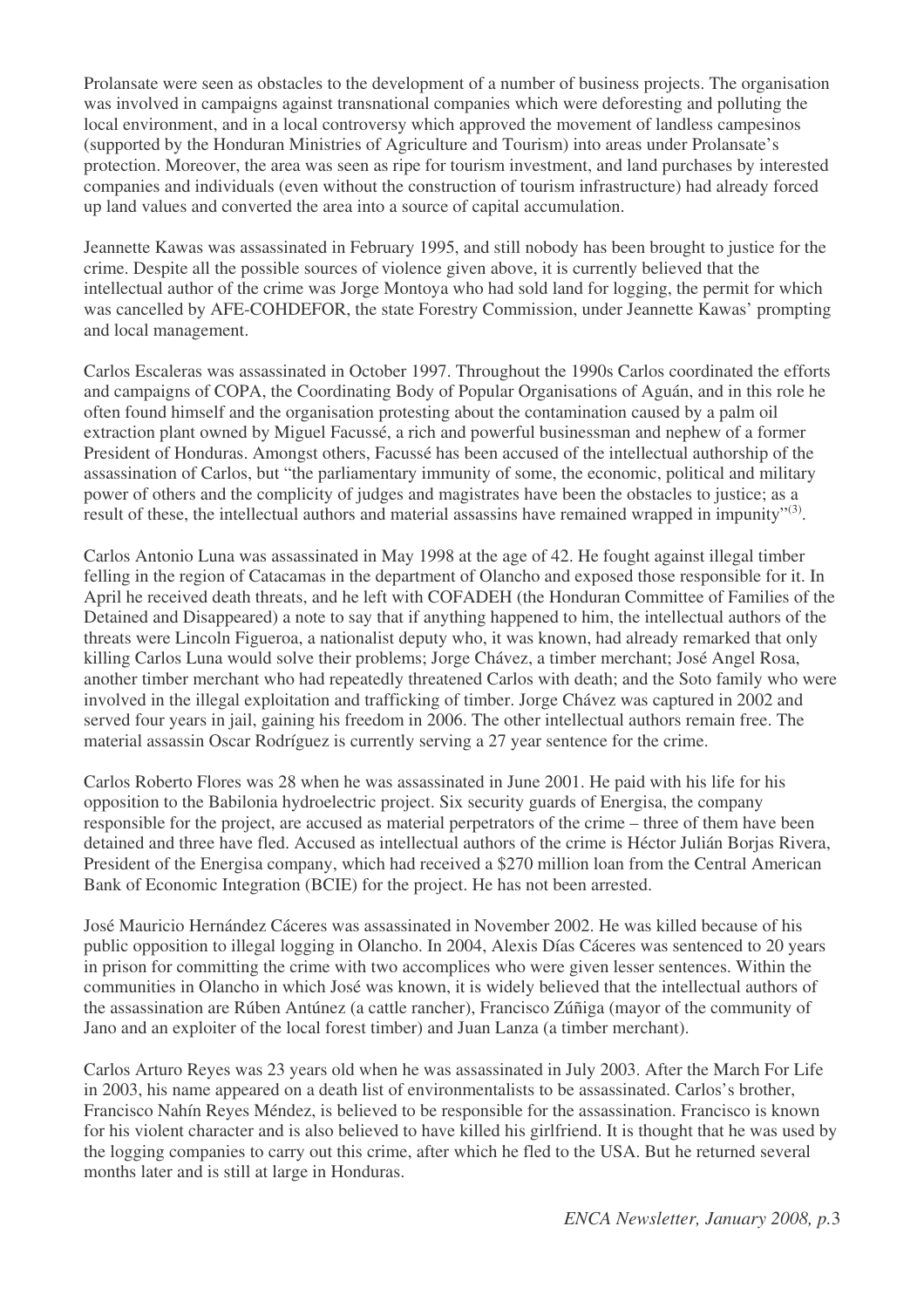Dionisio Díaz García was shot dead in December 2006. He was a lawyer working for the Association for a More Just Society (ASJ) and at the time of his death was representing a number of security guards who claimed they had been unfairly dismissed by a private security firm. In common with other ASJ members, Dionisio had received numerous death threats before December.

Also in December 2006, two members of the Environmental Movement of Olancho (MAO by its Spanish initials), Heraldo Zúñiga and Roger Iván Cartagena, were shot dead in the town of Guarizama, in Olancho. They were killed in execution style by four members of the national police. The MAO has consistently campaigned against illegal logging in Olancho since the year 2000 and has not been afraid to name those responsible and to denounce corrupt officials of COHDEFOR, the Honduran Forestry Development Commission, which issues permits for felling. In May 2006 Heraldo Zúñiga stated that he had received several death threats after publicly exposing cases of illegal logging in western Olancho. That same month the Inter-American Commission on Human Rights (IACHR) requested information about this case from the Honduran government, which implemented protective measures for Padre Andres Tamayo, leader of the MAO. No protective measures for other members of the MAO were implemented. After the executions of the two MAO members in December 2006, the IACHR ordered the Honduran government to provide protection for other members of the MAO, but as ENCA members discovered during their visit in August 2007, no such protection has yet been provided.

The litany of assassinations could continue, but space prevents it. Today's most pressing concern is the list of those currently living under threat of death or of persecution and prosecution by the authorities acting upon accusations made by the illegal loggers and companies whose operations they oppose. Those under threat of death include those listed after the first March For Life in June 2003, when thousands of people walked more than 170 km from Juticalpa in Olancho to Tegucigalpa to demand an end to the illegal timber operations in Olancho. The march was headed by Padre Andres Tamayo, the priest in the town of Salamá, who now has a permanent bodyguard of Honduran soldiers because of the death threats he has received. Padre Andres drove us around various parts of Olancho to show us the deforestation, the areas where the MAO and local communities have blockaded roads to stop the loggers, the places where unarmed local residents have experienced tense stand-offs against hired gangs armed with AK-47s and Uzis. But what disturbs the MAO most are the threats faced by other members of the MAO who have no bodyguards and no protection despite the IACHR's instructions to the Honduran government. Recent history shows that the threats are not idle. The logging companies and all those who profit from the operation will stop at nothing to ensure the profits they gain from selling their timber to the USA and Europe<sup>(4)</sup>.

#### *Notes*

1 The reference number for the Amnesty International Report in the AI Index is AMR 02/001/2007 and it can be found at www.amnesty.org

2 Casa Alianza UK Newsletter, February 2007. 35 per cent (1,193) of these were children under the age of 18. 3 Comité de Familiares de Detenidos-Desaparecidos en Honduras (COFADEH) (2006) *Erguidos Como Pinos: Memoria sobre la construcción de la conciencia ambientalista*, Tegucigalpa, page 48.

4 Environmental Investigation Agency (EIA) (2005) 'The Illegal Logging Crisis in Honduras: How US and EU imports of illegal Honduran wood increase poverty, fuel corruption and devastate forests and communities'. The report is available from the EIA's website: www.eia-international.org

Readers may like to know that after our two days with the MAO a letter was written on behalf of ENCA members to the Honduran President, the Honduran Attorney General, the Honduran Commission for Human Rights and the Secretary General of the Inter-American Commission for Human Rights regarding the urgent need for protection for all members of the MAO. We are also hopeful that several individual letters addressing the same issues were sent in response to our request in ENCA Newsletter 42 (March 2007).

ENCA members may also like to know that a number of ENCA members are proposing and acting as references for the nomination of the MAO for the 2008 Martin Ennals Award for Human Rights Defenders. The award is made in the month of May.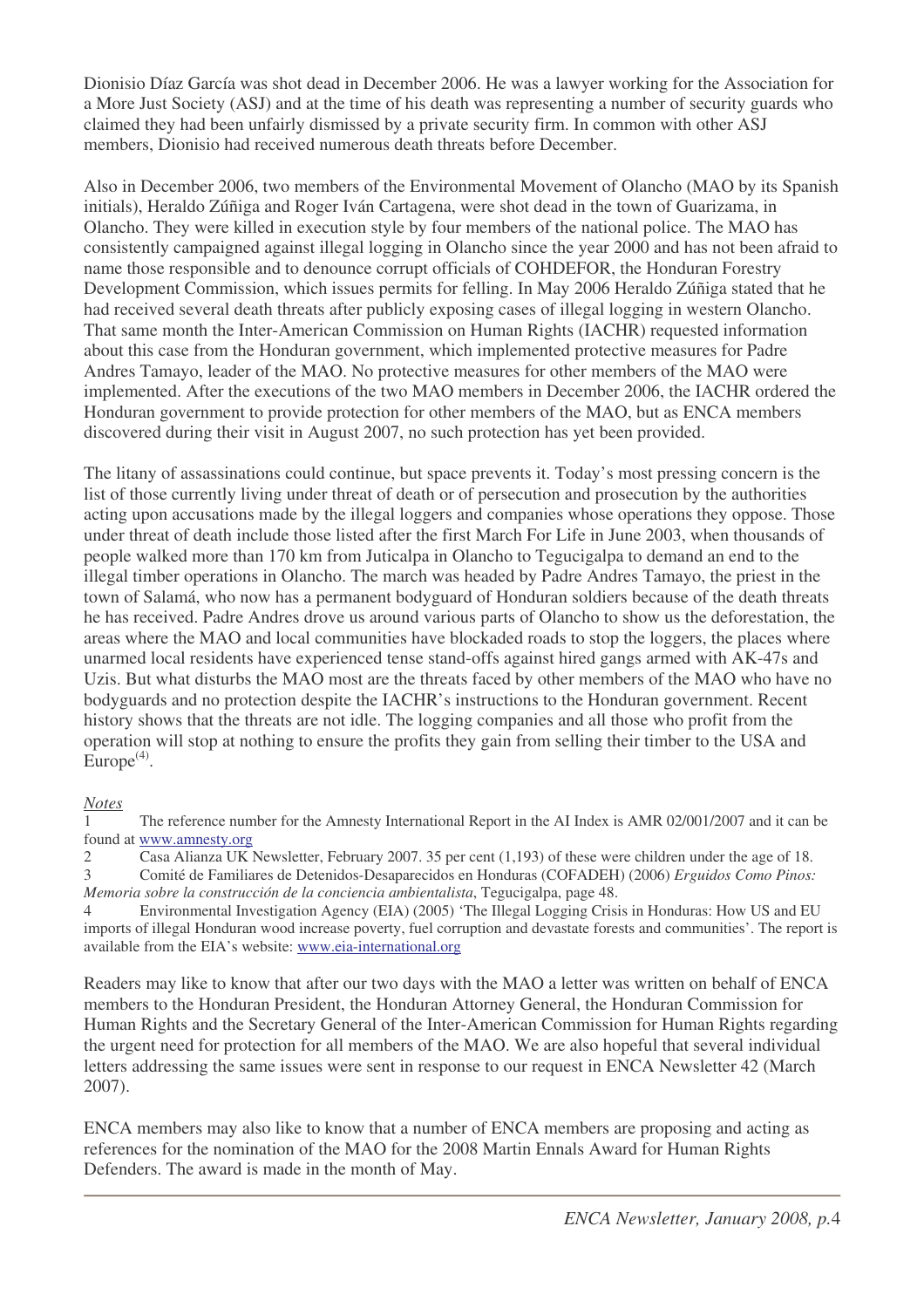# FUNDACIÓN PROLANSATE

ENCA members spent four days on the northern coast of Honduras around Tela Bay. Two of these were spent as the guests of Fundación Prolansate, an organisation which was founded in 1990 and has responsibility for the protection of the Jeannette Kawas National Park, Punta Izopo National Park, Texiguat Wildlife Reserve and Lancetilla Botanical Gardens. Since its beginnings its members have struggled against encroachment by a host of persons and companies into these protected areas and in particular into the Jeannette Kawas National Park (JKNP). Our group spent two nights in Prolansate's *hospedaje* in the Garífuna village of Tornabé and were shown around the JKNP first by Lesly Villanueva and Lilliam both of whom are coordinators for the organisation's educational tours. On our second day with them, Denis Sierra (Director of the JKNP) and Don Pedro showed us a few of the difficulties they face in their work.

These difficulties include the pollution caused by palm oil cultivation, illegal land takeovers within the national parks by settlers from elsewhere in Honduras, the conflicts between the local Garífuna and these settlers, the threats of narco-traffickers and not least the pressures of tourism development. We would need the rest of this newsletter's space to relate all these problems and issues in adequate detail, so we refer our readers back to Ben Gregory's article on 'Bio-diesel and bio-ethanol developments' in ENCA 43 (June 2007) and Sarah Irving's article on the 'Los Micos Beach and Golf Resort' in ENCA 42 (March 2007); and we offer simply the briefest of updates on both of these situations as they affect Fundación Prolansate.

### *Palm oil cultivation*

With Denis Sierra we toured the extensive area within the JKNP that is used for palm oil plantation cultivation. In brief, the immediate problems associated with palm oil cultivation which Prolansate has to deal with are:

• the loss of biodiversity associated with any system of monocultivation;



- contamination of water courses by the liquid waste run-off from the palm oil processing plants – many of the water courses disgorge their water into the Laguna de Los Micos;
- unfiltered gas contamination by the processing plants;
- the attraction of squatter farmers into the zone to try their hand at African palm cultivation most producers of palm oil in this zone are independent and sell their produce to one of the processing factories via a cooperative or a middlemen; and
- entrenched attitudes (on the part of the farmers, land owners and processing plant management) against any ideas associated with pollution reduction or environmental protection.

Despite these problems, Denis made it clear to us that the Fundación would prefer to be dealing with palm oil cultivation rather than cattle ranching, largely on the grounds that palm oil plantations allow the relatively undisturbed daily and seasonal migration of mammals (especially jaguars) through this area that is supposed to serve as a biological corridor for such movement. Cattle ranchers are quick with their guns to shoot anything that may threaten their stock.

Note: We are informed by the Global Justice Ecology Project that the term 'agrofuels' is a more accurate label for the production of fuel from industrially produced agricultural crops such as African palm oil. The term 'biofuels' gives the false impression that these fuels are environmentally friendly, when they are in fact environmentally and socially *destructive. The UN Food and Agriculture Organisation also uses the term 'agrofuels'.*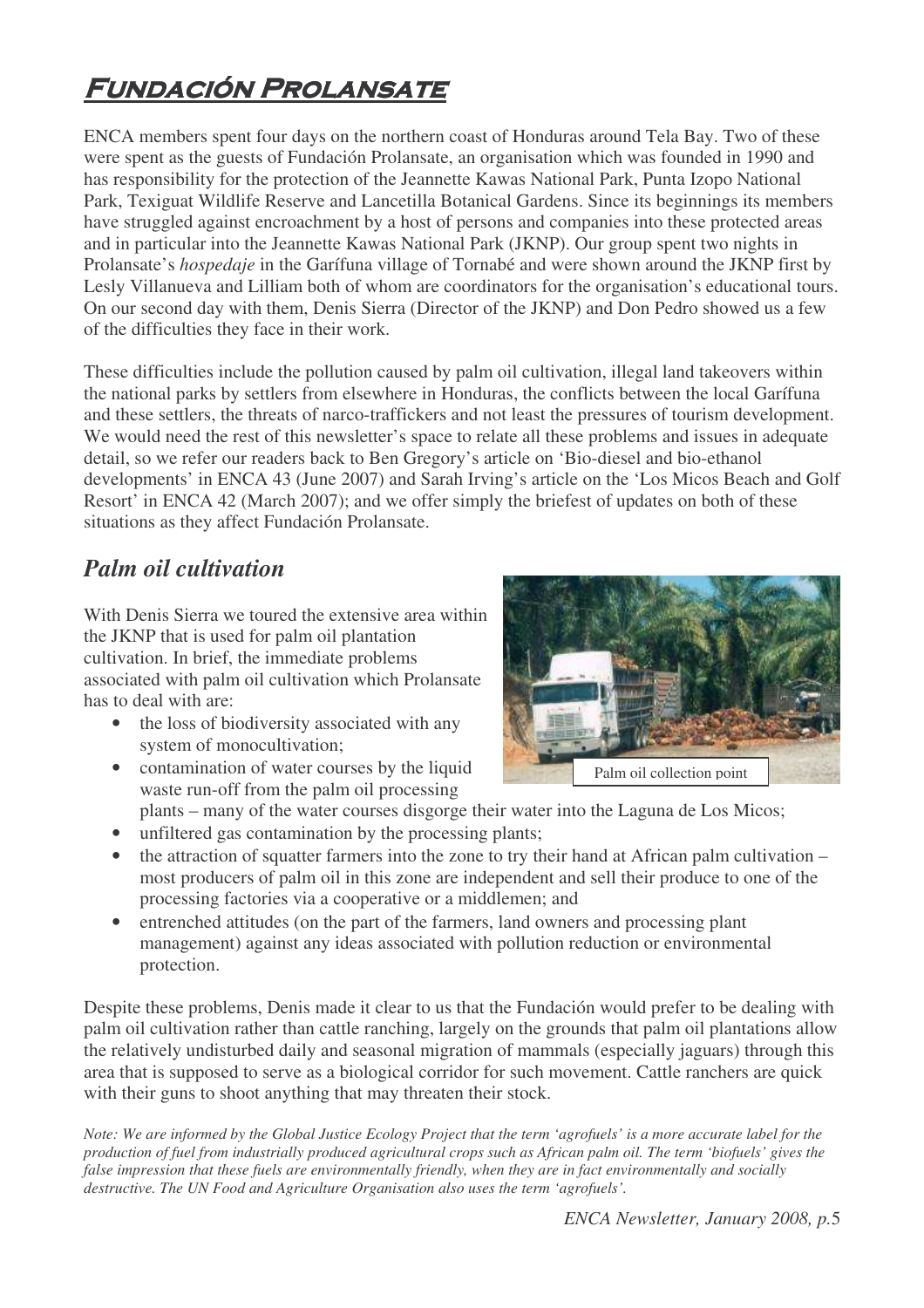## *Los Micos Beach and Golf Resort*

Our visit around Tela Bay and the JKNP enabled us to see at first hand the area that is threatened by this tourism mega-project that Sarah Irving reported on in ENCA 42. The development will occupy some 500 hectares of land and a three-kilometre stretch of beach. Within the Los Micos Beach and Resort Centre there will be 4 luxury residences, 256 villas, malls, theme parks, horse rides and, of course, a golf course.

Despite local resistance to the project, especially from the Garífuna community, afro-indigenous peoples who have lived on the north coast of Honduras for the past 200 years, the development is now even more likely to go ahead. Since our visit to the region, Astaldi, the second-largest Italian construction company, has won a contract from the government of Honduras to build the basic infrastructure of this mega-tourist resort which objectors say will have a devastating environmental, social and economic impact on their lands.

Astaldi is set to begin filling in a large part of the wetlands in this area in order to build a golf course, activities that are totally incompatible with the Ramsar Convention, which stipulates that delicate wetlands need absolute protection. Furthermore, construction activities would alter the equilibrium of all water resources in the area, leading to changes in water reserves and thus to the benefits of the wetlands themselves. Construction would also increase the risk of floods in nearby communities and in the town of Tela during the months of heaviest rains.



A technical study undertaken by Prolansate shows that the project would have a disastrous environmental impact and would entail numerous violations of international treaties (Agreement on Biological Diversity; the Convention for the Conservation of Biodiversity and the Protection of Natural Areas in Central America - decree number 183/94), national forestry laws, environmental regulations of the Inter-American Development Bank (IDB), which is financing the project, in addition to internal Park regulations. The project

borders on the National Park's totally protected inner core, and Honduran laws prohibit any changes or alterations of the ecosystem in the area.

To undertake this megaproject, whose total cost will surpass 200 million dollars, Honduras will need to contract new debt with the IDB, which will also benefit Astaldi to the tune of \$15 million. This will increase Honduras'already high foreign debt which will have negative repercussions on the poorest sectors of the country.

According to an Astaldi spokesperson the tourist project will bring "development, wealth and work" to the region, but we suspect that Astaldi knows that it is guilty of being part of a project that is economically, socially and environmentally unsustainable. Letters can be written to Alessandra Onorati, director of Astaldi's Investor Communication and Relations in Rome: a.onorati@astaldi.com and to Secretaria de Astaldi Columbus en Honduras secretaria@astaldi.hn

More details about Fundación Prolansate can be found on their website www.prolansate.org – they also have another website www.prolansate-ecoturismo.com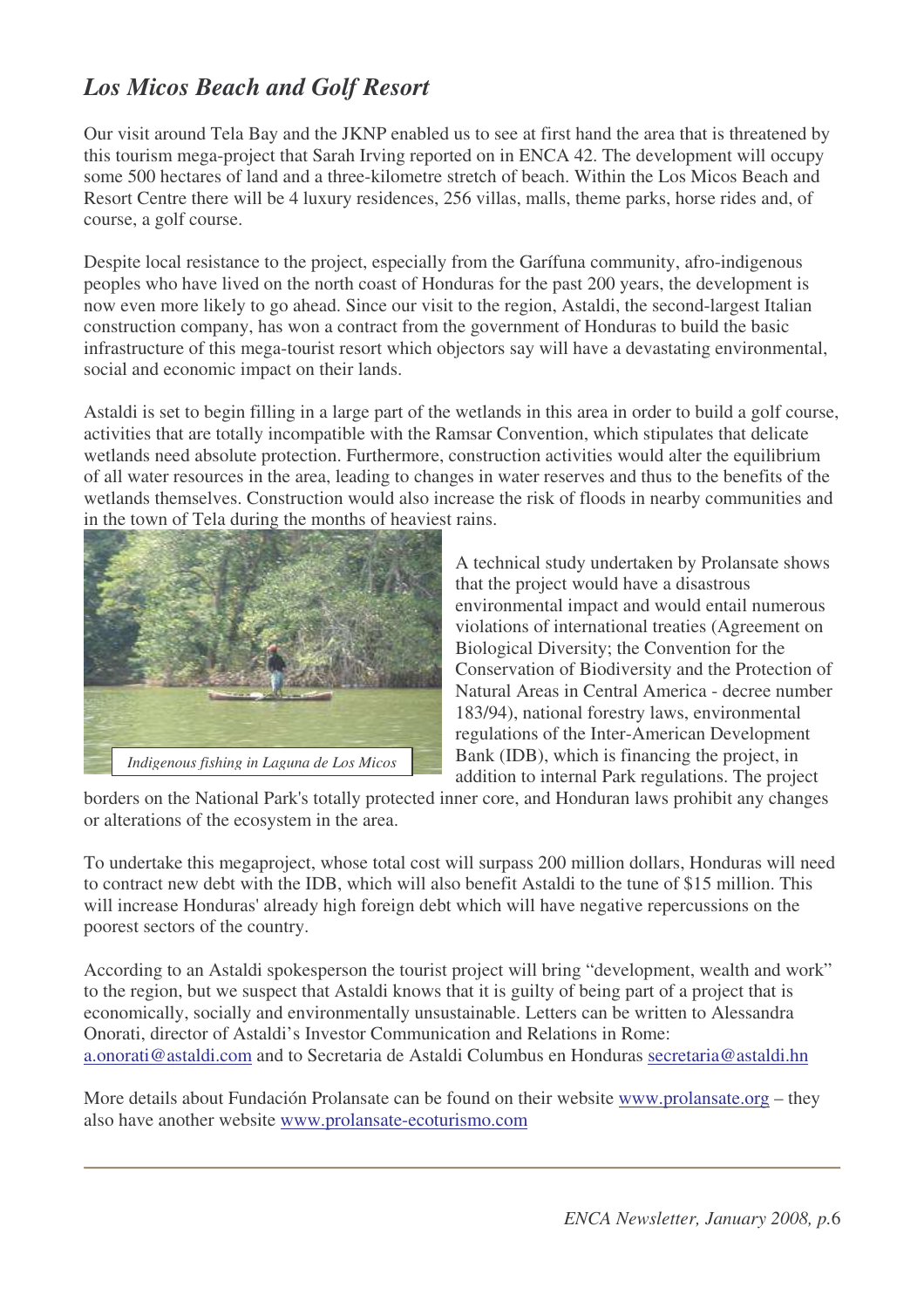# *COPINH - ENCA BROADCASTS IN LA ESPERANZA*

#### *By Kerstin Hansen*

During our time in Honduras two ENCA members, Dominic McCann and myself, visited COPINH (Civic Council of Popular and Indigenous Organisations of Honduras), a broad-based grassroots organisation with its own radio station, in order to give them some second-hand recording equipment as well as a brand-new wind-up radio, which had kindly been donated by a friend.

COPINH was founded in 1993 in the Honduran southwest with the goal of obtaining land rights, protecting the environment and preserving Lenca culture. Their struggle also includes improving the living conditions of indigenous people and their access to health care and education. The radio station called "La Voz Lenca" is based at the COPINH "headquarters" close to the town centre of La Esperanza in the department of Intibuca.

Shortly after arriving at the site and interviewing leading COPINH activists, we ourselves were invited for interview on the radio. Luckily there was not much time to think about the interview or to get too nervous as everything happened very quickly. In very basic broken Spanish, we tried our best to answer questions about the purpose of our visit and our opinions about the environmental problems in Honduras.



*Kerstin with members of COPINH*

On the second day we were taken to the second COPINH site with the very optimistic name of UTOPIA just outside the town, where they were busy with the preparations for the installation of a more powerful transmitter, which was installed just after our return to Britain with the help of some American compañeros and Indymedia members from Mexico. COPINH have managed to obtain a licence from the Zelaya government, which means they can now transmit legally to three Honduran departments (Intibuca, La Paz and Lempira). However, Utopia is not just a site for the new transmitter; it is also a place

where COPINH grow medicinal plants and organic vegetables indigenous to the region including traditional non-hybridised maize. Inside the on-site building they run classes to promote Lenca culture and to revive the Lenca language, which is almost extinct.

However, COPINH's struggle against water privatisation, logging, the construction of hydroelectric dams, etc., has come at a price. Members have received numerous death threats and in 2003 the brothers Marcelino and Leonardo Miranda were arrested, tortured and sentenced to 25 years in prison (covered in ENCA Newsletter 34, August 2003). Amnesty International adopted them as prisoners of conscience and in 2006 they were released. Berta Caceres, one of COPINH's founding members, who spoke at the Amnesty International meeting in Tegucigalpa attended by ENCA, described to us the threats she had received against her family.

*ENCA aims to keep in touch with COPINH and possibly fund environmentally related projects in their community.*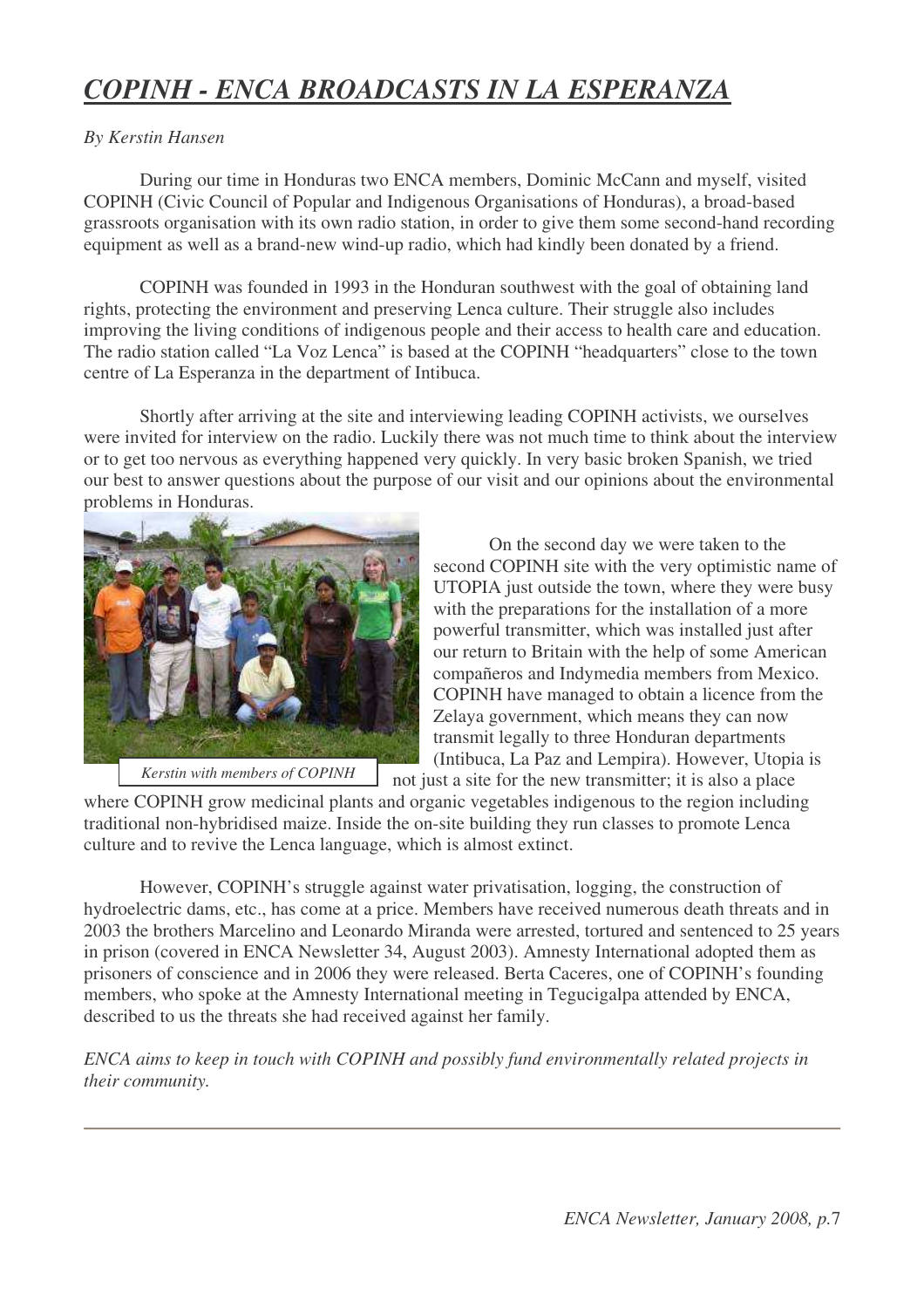# CIDIC

*(The International Centre for Information on Cover Crops)*

Our group of ENCA members spent only half a day at the main office of CIDICCO in Tegucigalpa, and unfortunately did not have time to visit any of their projects outside the capital. The organisation's office, however, is a



veritable mine of information on a very extensive range of crops grown not just for cover mulch but also as food supply. Additionally, it provides detailed research on crop varieties, composts and irrigation techniques and its work is aimed especially at the small-scale farmer.

CIDICCO was formed in 1990 and in the 1990s developed the notion of *'la finca humana'* – the human plot – a notion which promotes the finca as a place of integration between humans, their food supply and all other aspects of their lives. Its personnel have a very positive outlook on the purpose of their work and they stress the positive in their events – in fact they stress that they organise positive demonstrations (of their work) rather than demonstrations of protest. Apart from its main focus of research work and the spread of information, CIDICCO has also established a small-scale credit bank (similar to the Grameen Bank).

The organisation is currently trying to raise funds for the construction of new headquarters just a short way outside Tegucigalpa. They aim that the new centre will become a venue for the sharing of knowledge, a modern communication and information technology centre, a referral service focus for their thousands of users, a green manure seed-processing plant and a training centre, especially for rural youth in the municipality of Santa Ana where it will be located. ENCA has donated \$200 towards the fund they have set up for this purpose.

## **NEMAGON AFFECTED BANANA WORKERS AND THE CLINICA XOCHILT**

Over the last few years we have included a number of articles about the banana workers of northwest Nicaragua and their lawsuits against the transnational companies (principally Shell, Dole and Dow) which poisoned them by their continued use of DBCP (commonly known as nemagon) after the chemical had been declared too toxic for use in the United States. Several of our intrepid band of ENCA members visited and interviewed the protesting banana workers outside the National Assembly in Managua and also visited a clinic in the town of El Viejo which is of some importance to their lawsuit – the Xochilt Clinic. But a more important reason for reporting yet again on their plight and on developments in their lawsuit is that they have had some recent victories and encouragement.

In early November 2007, a California jury awarded \$3.3 million to six Nicaraguan banana workers who had said they were sterile as a result of pesticide use on a plantation operated by Dole Fresh Fruit Co. The suit accused Dole and Standard Fruit Co. of acting negligently and of attempting to hide its use of DBCP and of its consequences during the 1970s and 1980s. Dow Chemical and Amvac Chemical Corporation were also accused of withholding information about the toxicity of DBCP to the reproductive system.

Dole announced that it would appeal the decision, but ten days later a Los Angeles Superior Court increased the award by a further \$2.5 million after the jury found Dole guilty of hiding information from the workers about the negative effects of the chemical. In Nicaragua the ruling caused great optimism among those workers with cases pending in the US, especially in Chinandega department where most of the nemagon victims live.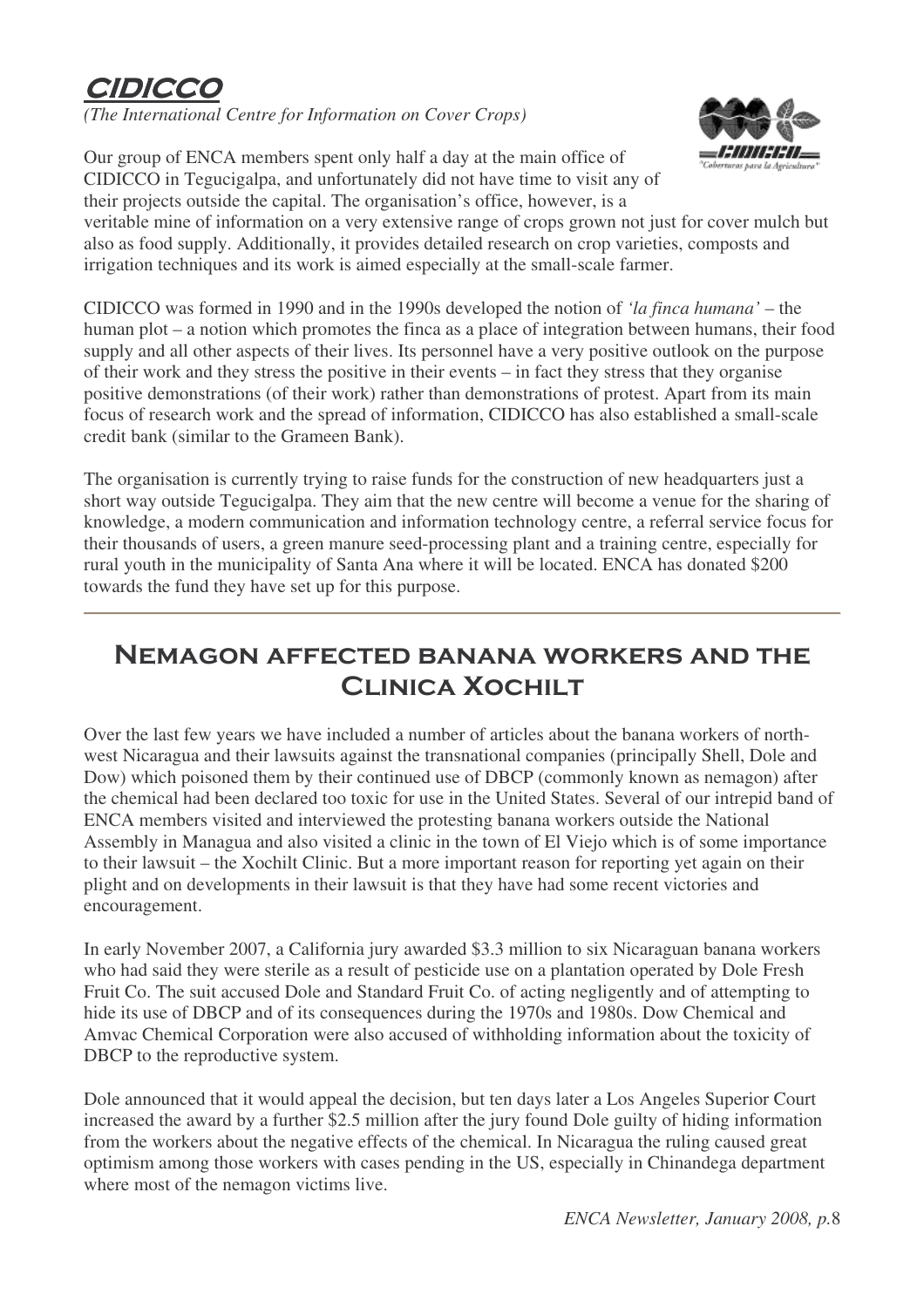Meanwhile in Managua the leader of the Association of Workers and Former Workers Affected by Nemagon, Victorino Espinales, announced that the 3,000 workers represented by this association are negotiating an out-of-court agreement with Dole. The members of this organisation and their families have been living in a makeshift camp opposite the Nicaraguan National Assembly in their attempt to embarrass the government into complying with its earlier promises of medical assistance and support for the affected workers.

After interviewing Victorino Espinales in July, the travelling ENCA members proceeded to the town of El Viejo where, amongst other things, we visited the Xochilt Clinic. The clinic was set up as a part of FETBASCH, the Federation of Banana, Agricultural and Service Workers of El Viejo, Chinandega. As well as giving medical attention to the workers and their families, it offers the muchneeded service of providing medical evidence for the banana workers' legal battles, a service which would otherwise be too expensive for the vast majority of these workers. We left with the clinic a solar lamp, but we could see that the clinic was in dire need of a great deal of other equipment. When we returned in August, at the end of our journeys, we also left a further \$200 with the clinic for the



*Arnulfo Navarrete Jarquín and Ana María Guadamúz of the Xochilt Clinic and Dominic McCann with the donated solar panel*

purchase of an inspection lamp and other equipment. We also met three US students who had been working with the clinic for some months, representing an organisation called Sonrisas. We have since been in regular contact with two of these students, Lizzie Fussell and Megan McBride, who have kept us updated on both the happenings at the clinic and their pressing and crucial needs. ENCA has since made a further donation of \$1,200 to the clinic with a half of that amount being provided by one member of the ENCA group of visitors who was impressed by the depth of the need at the clinic.

An extract from an article by Christian Miller in the LA Times (29 May 2007) illustrates the difficulty of the task facing the clinic in its efforts to prove that the workers were in fact contaminated by nemagon, despite the denials of the companies involved.

It is not easy to show that DBCP caused a worker's sterility or health problems, especially in a poor country *like Nicaragua. The region around Chinandega has long been dominated by agriculture, producing cotton,* sugar cane and other crops. For decades, growers -- from both the United States and Nicaragua -- sprayed *DDT, DBCP and other highly toxic pesticides, many linked to developmental or health problems.*

*Seven studies conducted from 1995 to 2002 found contamination in community wells. Locals routinely drink water tainted with pesticides, said Valeria Delgado, an investigator at Nicaragua's Center for the* Investigation of Water. None of the studies tested specifically for DBCP. Studies have also found that water supplies are laced with fecal matter and other pollutants. Medical care is scarce. Diet is subsistence level. *Many of the men drink heavily.*

Medical officials acknowledge that they have no proof, just strong suspicions, that the town's ills are linked to pesticides. "If you work in this environment and you wind up sick, I can presume it's an effect of chemical intoxication," said Yolanda Garcia, a toxicologist at the local clinic. "I can presume, but I can't prove."

t.christian.miller@latimes.com The article can also be found on ZNET: www.zmag.org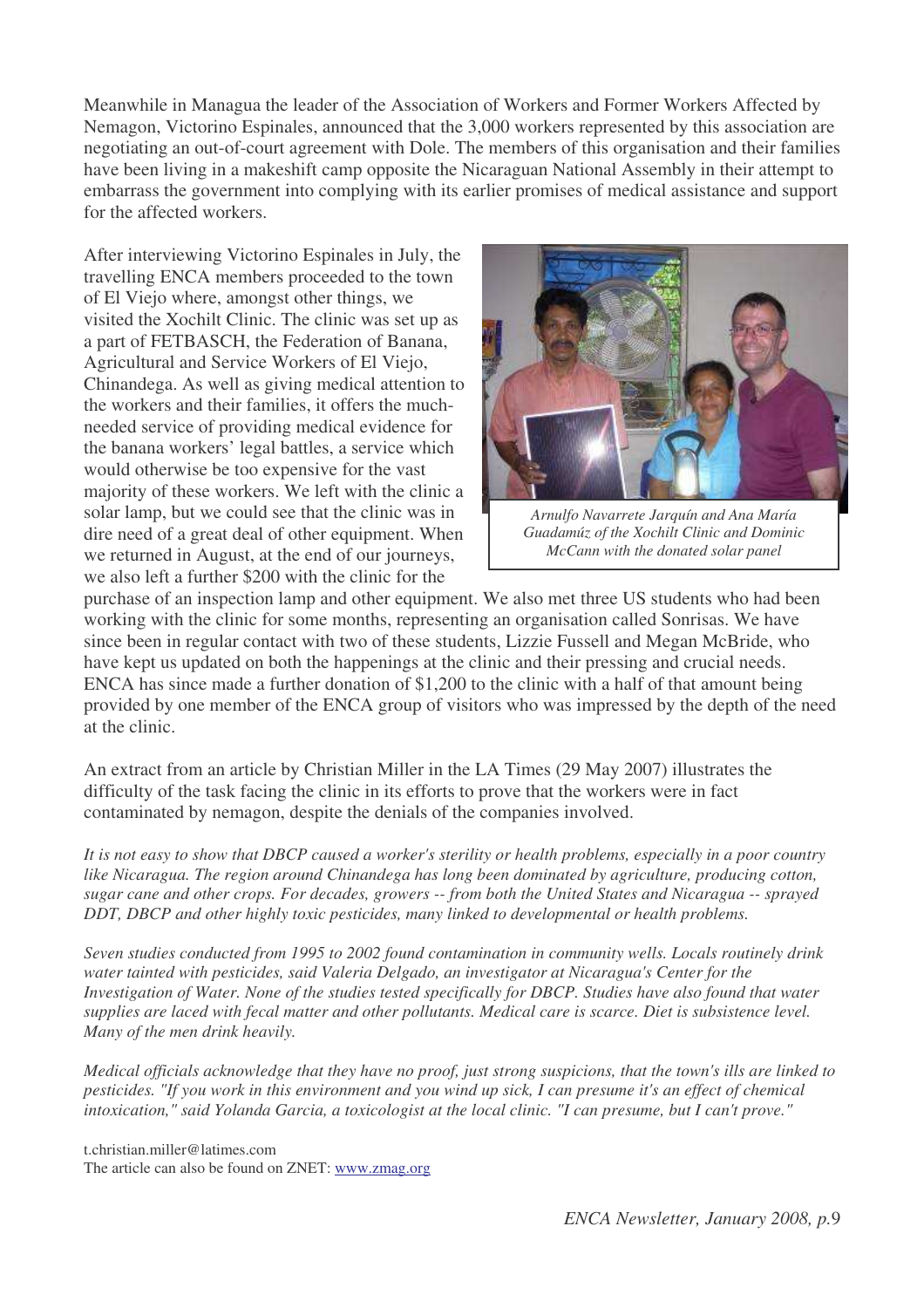An extract from El Nuevo Diario (13 August 2007), one of the main Nicaraguan dailies, supports the earlier part of the extract from Miller's article:

*A scientific study by the Nicaraguan Centre for Water Resources Research (CIRA) and the National* Autonomous University of Nicaragua (UNAN), carried out in 2006 and the first half of 2007, reveals that in the zones where banana plantations existed in the 1970s and 1980s there are residues of DBCP and other pesticides used in the cultivation of cotton and bananas. Victorino Espinales, leader of the workers affected by nemagon, said "with this we show that it's not only those who worked on the fincas who carry the poison in *their blood, but it stays alive and contaminates the new generations who drink water from those wells."*

## **SOLAR PANEL AT LOS POZITOS**

ENCA member Dominic McCann installed a Solar Panel on the roof of the school at Los Pozitos in August 2004. ENCA members revisited the village during July 2007. On arrival at the community we learned that the solar panel had been stolen some time in January 2007.

The theft of the solar panel followed the main set-back to the development of the village which resulted from the removal of the teacher at the school owing to a fall in pupil numbers. This in itself means that no children in the village receive any formal education, whether at a primary or secondary level. The school now lies empty and the lack of light implies that the building no longer serves as a community centre.

Clearly the theft of the solar panel is a big disappointment. What lessons can ENCA learn from this? Were the benefits brought about by the solar panel (electric light for community gatherings) too short-lived to be worthwhile? How can we help Los Pozitos or other small communities with projects such as this in future?

It is also interesting to note that the electrical power shortages in Nicaragua have lead to a modest flourishing of solar power in rural areas. ENCA may have contributed in a very small way to this growth and Suni Solar (the company from which the solar panel system was originally purchased) is now undertaking numerous projects for the Nicaraguan government.

# WATER PROBLEMS IN EL SALVADOR

2007 saw many protests in El Salvador against water privatisation there. In particular the town of Suchitoto in June and July was something of a battleground between police and peaceful protestors. Police used excessive force and tactics reminiscent of the civil war in the 1980s to detain 14 people who spent weeks in prison thereafter and are now charged with terrorism. Protest in El Salvador has become significantly more dangerous over the last 12 months thanks to new legislation re-defining many acts as terrorism.

Later in the year, a Channel 4 television documentary about the effects of the Coca Cola company on water resources around the world, featured, among others, ENCA's old friend René Canjura, mayor of the town Nejapa. Also featured were shots of contaminated water flowing from the Coca Cola plant in Nejapa.

Then in November, the community of Cutumay Camones in Santa Ana department became the scene of more protests over water. Bill Weinberg's report follows.

### El Salvador: water protesters demand justice

*The rural community of Cutumay Camones is demanding justice following a series of violent attacks by the national police and army troops. On Oct. 12, security forces invaded Cutumay Camones, using tear gas and rubber bullets against community members, including children and elders, for protesting against the construction of a garbage dump they say will contaminate local water sources. The scene was repeated on Oct. 25, when a TV journalist was also attacked. National Civilian Police authorities have removed the officers implicated in the attack on the journalist, but community leaders are demanding further measures.*

*ENCA Newsletter, January 2008, p.*10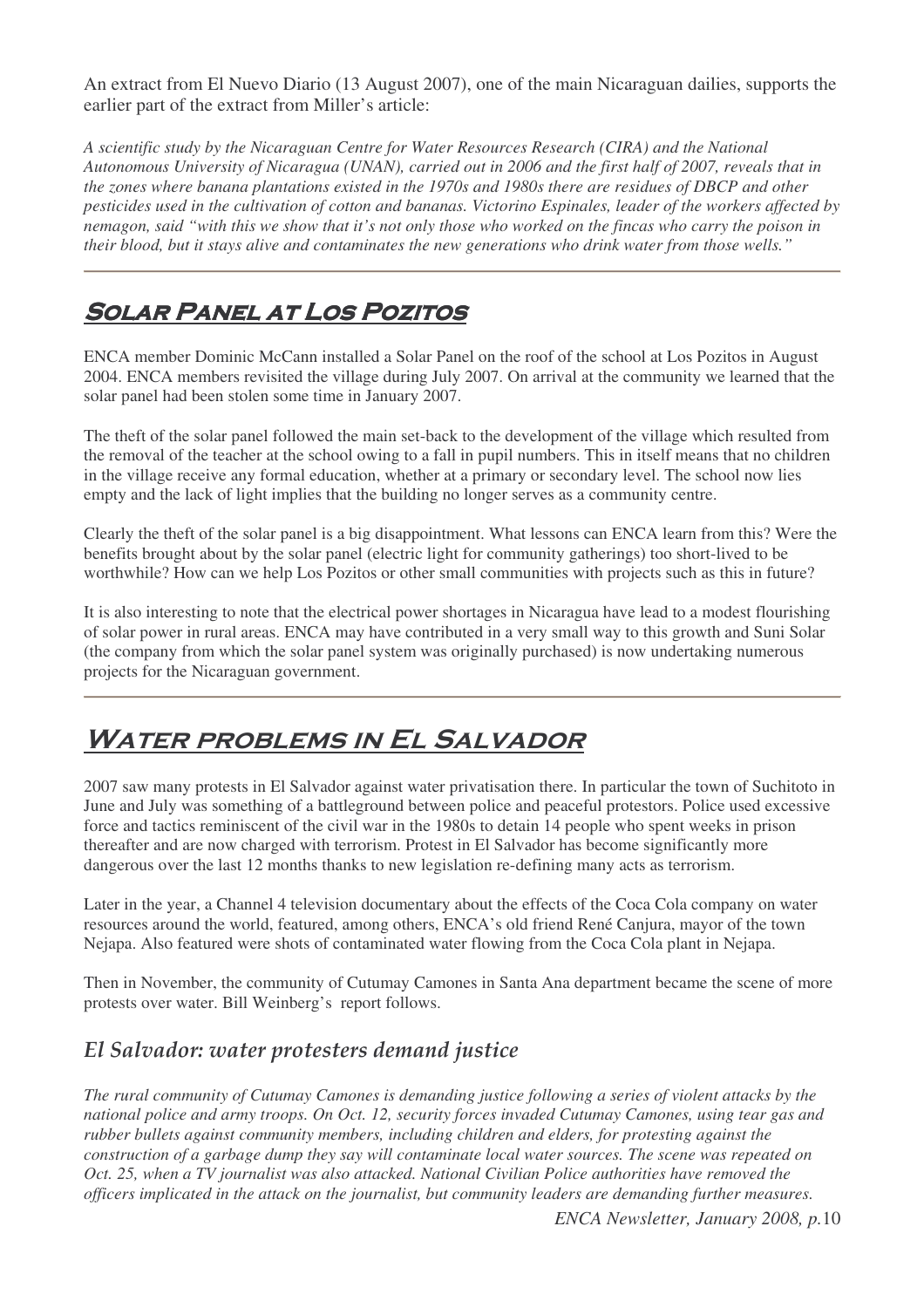President Antonio Saca admits there was an "excess of force" applied by the riot police at Cutumay Camones, but calls it an "isolated case." Members of his right-wing ARENA party in the National Assembly have said the riot police were "just doing their job." The defense came in response to calls for action against the police *by the left-opposition FMLN.*

*The community organisation ACOFUBEN protests that local residents have not been consulted on the siting of the dump, and El Salvador's Human Rights Ombudsman Oscar Luna has criticised the project for not having the proper legal permits from the Environment Ministry. A report prepared for the National Assembly* by the Salvadoran Court of Audits found irregularities in the permit for the dump granted to Presys, a private *company. The permit application did not have an adequate environmental impact report and was granted in violation of Article 25 of the Environmental Law, the report found. (More information on this story from: www.cispes.org)*

(Bill Weinberg is the author of 'War on the Land: Ecology and Politics in Central America' (1991), London: Zed Books – now a little dated but an essential read for anyone interested in the subject. He is also the principal contributor to the World War 4 Report – www.ww4report.com )

# COSTA RICA'S REFERENDUM ON CAFTA

Central America watchers and critics and proponents of free trade treaties will be aware that Costa Rica held its first ever referendum in October 2007 on whether to join the free trade treaty signed in 2004 with the US, other Central American nations and the Dominican Republic – known as DR-CAFTA or simply CAFTA. The 'YES' camp won with 51.6% of the vote to 48.4% for the 'No' camp. Although the vote was conducted fairly and transparently (according to the OAS who had 93 observers around the country to observe the vote), there were accusations of irregularities and 155 complaints against the process were received. These were all dismissed by Costa Rica's Supreme Electoral Tribunal (TSE). The campaigning that led up to the event, however, was marked by struggles over which side should use the country's flag in its campaign, by a skewed distribution of campaigning resources, by US and transnational interference in the campaign and in particular by a government memo recommending a series of illegal and unethical campaign tactics in favour of a 'YES' vote. The last of these forced the resignation of Vice-President and Planning Minister Kevin Casas.

The closeness of the result has left the country divided and the opposition has vowed to fight against the passage of the legislation necessary before the treaty can be ratified, although Elizabeth Fonseca representing the campaign for the 'NO' vote said that "we will try to improve it [the legislation], not obstruct it."

Despite the result, one possible benefit of the prolonged campaigning in Costa Rica has been the forging of new links and alliances between a wide range of organisations and groups opposed to the notion of so-called 'free' trade. Many such groups previously worked on single issues which involved few other campaigning groups, but are now finding a new cooperative strength. Whether this feeling – and that is all it is – will last remains an open question.

## Other environmental news in brief

\* *'The impact of natural disasters on food production and infrastructure in Central America, September – October 2007'*. An article of this title (compiled by Clifton Holland) was included in the November 2007 issue of *Mesoamerica* and we recommend it to all our readers who would like a factual and objective account of the damages caused by Hurricane Felix and the weeks of tropical storms and rains which followed it. The article can be found at www.mesoamericaonline.net and we apologise to our readers, to *Mesoamerica* and to Clifton Holland that we have insufficient space left in this issue of the ENCA Newsletter to include it here.

In September 2007, the \$5.25 billion project to expand the Panama Canal was begun. The expansion will allow the canal to cater for post-Panamax ships, almost doubling the tonnage that can fit through the existing locks. Despite undoubted economic benefits for Panama, critics suggest that profits will not reach the